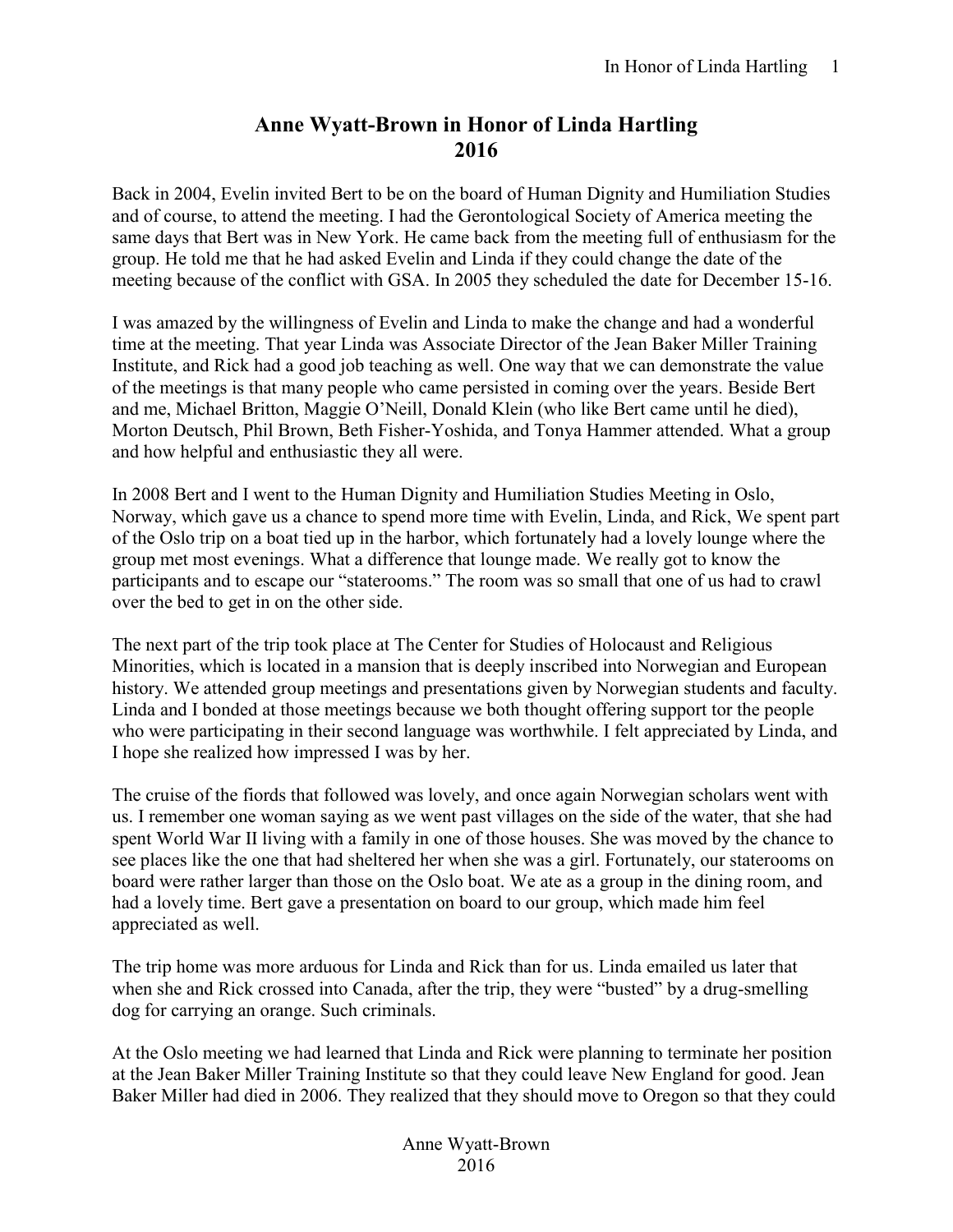be available to help Linda's father, who needed family members nearby. Rick had to give up his position at Brandeis where he was the Administrator of the Martin Fisher School of Physics University. Neither Linda nor Rick complained about the anticipated move, but both were going to have to give up jobs they really liked and move across the country. I was impressed by their willingness to make the move without complaint. They were able to terminate Linda's job by October, and both moved out to Oregon unemployed. I thought they were very brave to take such a chance, especially considering 2008 was entering what became known as the Great Recession.

As it happened we were unable to attend HDHS in New York the following December because Bert's sister Laura had died in London of pulmonary fibrosis. Her children planned a commemoration of her life in a London pub the same weekend that HDHS was meeting so we had to email Linda and Evelin and explain why we couldn't attend. As usual, Linda understood and was very empathetic. She realized that Laura's death was especially painful as Bert had the same disease that had killed Laura, the last of his remaining siblings.

During the early months of 2009, Linda and Rick read Bert's *Southern Honor,* and she found it helped her better understand her family's past history. Because both were academics, they got a lot out of the book. When I wrote her about Bert needing to travel with oxygen, Linda responded with the news that from 1996 to 2006 she had helped Jean Baker Miller, who had multiple health problems including lung disease, to continue to be productive. As a result of our email correspondence, Linda sent us "Strengthening Resilience in a Risky World: It's All About Relationships," which she had written for the Institute. I found it especially interesting because it ended with the story of how the training allowed foster parents to help the elder of two sisters overcome the trauma of her unhappy childhood. The training helped the foster parents enable the unhappy older sister develop resilience, a characteristic many people thought was inborn.

During 2009 we emailed Linda about our trip to Palestine. She continued to send us work she had written and to express an interest in Bert's writing. We also learned that Rick was tutoring children in math, a worthy occupation. I told her I could have used his help when I took geometry. Ultimately he got a job teaching math at a nearby college. Meantime Linda became the Director of HDHS and the Editor of the Journal of Human Dignity and Humiliation Studies (JHDHS). Every time we mentioned work in progress Linda would chime in with interesting ideas that she had accumulated over the years on the same subject. That response made it fun to share our interests with her. I sent Linda information about people we met in Palestine, who might want to join our network. She emailed them, but I don't think any of them responded to her offer.

In 2010 Bert's health took a turn for the worst, and we had to give up the idea of traveling to Turkey for a HDHS meeting, which we would have enjoyed. Thanks to Baltimore's great snow that took place in February, we decided to move into a continuing care retirement community even though both of us would be younger than many of the residents. Once again Linda understood our plight and arranged that Bert and I would be given a lifetime achievement award from HDHS. Of course we were thrilled, and the plaque sits in a place of honor in our living room. Linda put together a slide show about our work to accompany the presentation.